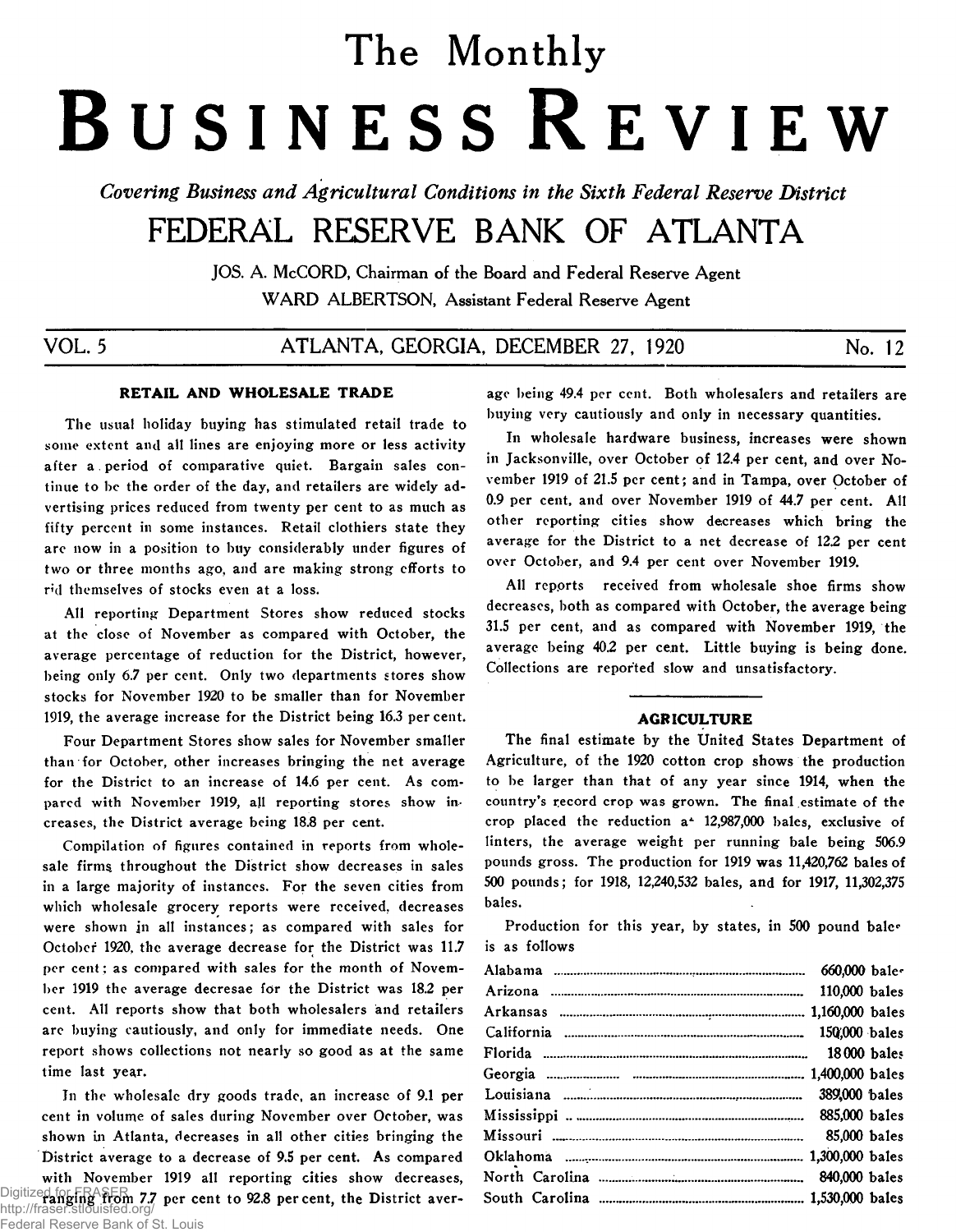## THE MONTHLY BUSINESS REVIEW

Practically all of the crop has been harvested, but reports show that little is being sold, the farmers in a large number of instances declining to sell at the low prices prevailing, which have been around 14.25 to 15.25 during the month. A considerable amount is being held on the farms, while the warehouses are said to be full of cotton.

Farmers give evidence of much discouragement because of the low prices of farm products and the continued high cost of many of the things a farmer must buy in order to continue operations. Some farmers claim they will be unable to make a crop next year because of this year's losses.

The low price of cotton seems to have stimulated the planting of winter grains, and if the areas are not winterkilled it appears as if next year's cotton acreage is already reduced. There is a movement on foot, in which the southern bankers as well as farmers are taking part, to effect a reduction of at least one-third in the acreage planted to cotton next year. It is felt that this movement will be more successful because some of the banks are reported to have intimated they will refuse credit to farmers who persist in planting full acreages in to cotton for the 1921 season.

Tennessee reports indicate that there will be a considerable quantity of cotton left in the fields, as with present prices some farmers say they cannot afford to pay for the picking. About 86 per cent of the crop in Tennessee had been picked by December 1.

All cotton in Mississippi has been picked except in the northern counties, where a small percentage remains in the fields.

The harvesting of sweet potatoes has been practically completed in Florida. Digging continues in Louisiana, and the yields are satisfactory and well above the ten year average. In Mississippi harvesting is about completed Yields are fine and quality good.

Winter truck crops in Florida show about normal development. Early lettuce is on the market, and the last of the cabbage and celery is being transplanted. Movement of pepper, eggplant, cucumbers, tomatoes and squash has begun in souther Florida.

This year's yield of corn, rice, tobacco and potatoes is large. The citrus crop is fairly heavy, but prices at the present are uncertain. Immature fruit was shipped in large quantities early in the season, and shipments of mature fruit are being blocked to some extent by this accumulation of unsalable fruit in the hands of jobbers and wholesalers.

Practically all raisers of livestock in Florida are reported to have lost money this year because flow market

prices, but the building up of herds and improvement of quality continues. Movement to market is slow.

The hog production of Tennessee is being sadly depleted. and a decrease is estimated compared with the figures for last year. Hogs for slaughter are not as fat as usual for this time of the season. Livestock generally is in fair condition

## **CANE SYRUP**

Cane syrup in Georgia this fall is estimated to be about one million gallons less than it was a year ago. The estimated production for 1920 in Georgia is placed at 9,697,000 gallons, compared with 10,640,000 gallons produced last fall. The crop has an approximate value of \$9,406,000. The area harvested was 72,000 acres, out of which 12,000 acres were saved for seeding next year's crop. About 162 gallons was the average yield of syrup per acre, the quality was reported good. Sundry causes are assigned for the shortage in production this year, chief of which are the dry weather in September, which prevented the formation of juice, and the freeze a few weeks ago. Farmers are finding some difficulty in finding a market for their product.

In Mississippi syrup making from cane is in full progress. The yield and quality are reported excellent.

## **SUGAR**

The prolonged cold spell in Louisiana during November caused an estimated loss of about 17,000 tons of sugar to Louisiana planters, due partly to the lateness of the grinding season, and the large amount of cane which was still standing in the field. This figure represents about 10% of the estimated output, as of November 1st, which was 181,000 tons, an increase of 60,000 tons over last year's sugar crop. In spite of the freeze, this year's production is estimated to be slightly larger than that of 1919. It is reported that a few factories have already completed their grinding, and that most of the factories in the state will have completed grinding before the end of the year.

## **RICE**

The New Orleans rice market is reported still very quiet, with no especial activity expected before January. Best rice closed in November at 5% cents. The lull is attributed to the financial condition, and not to a surplus stock. Rice millers of New Orleans claim not to be buying any rice, but willing to clean it at a contract price of 75 cents per barrel of 162 pounds of rough rice. Some export demand is developing on account of the general level of low prcies.

Receipts, shipments and stocks of rice during November were as follows: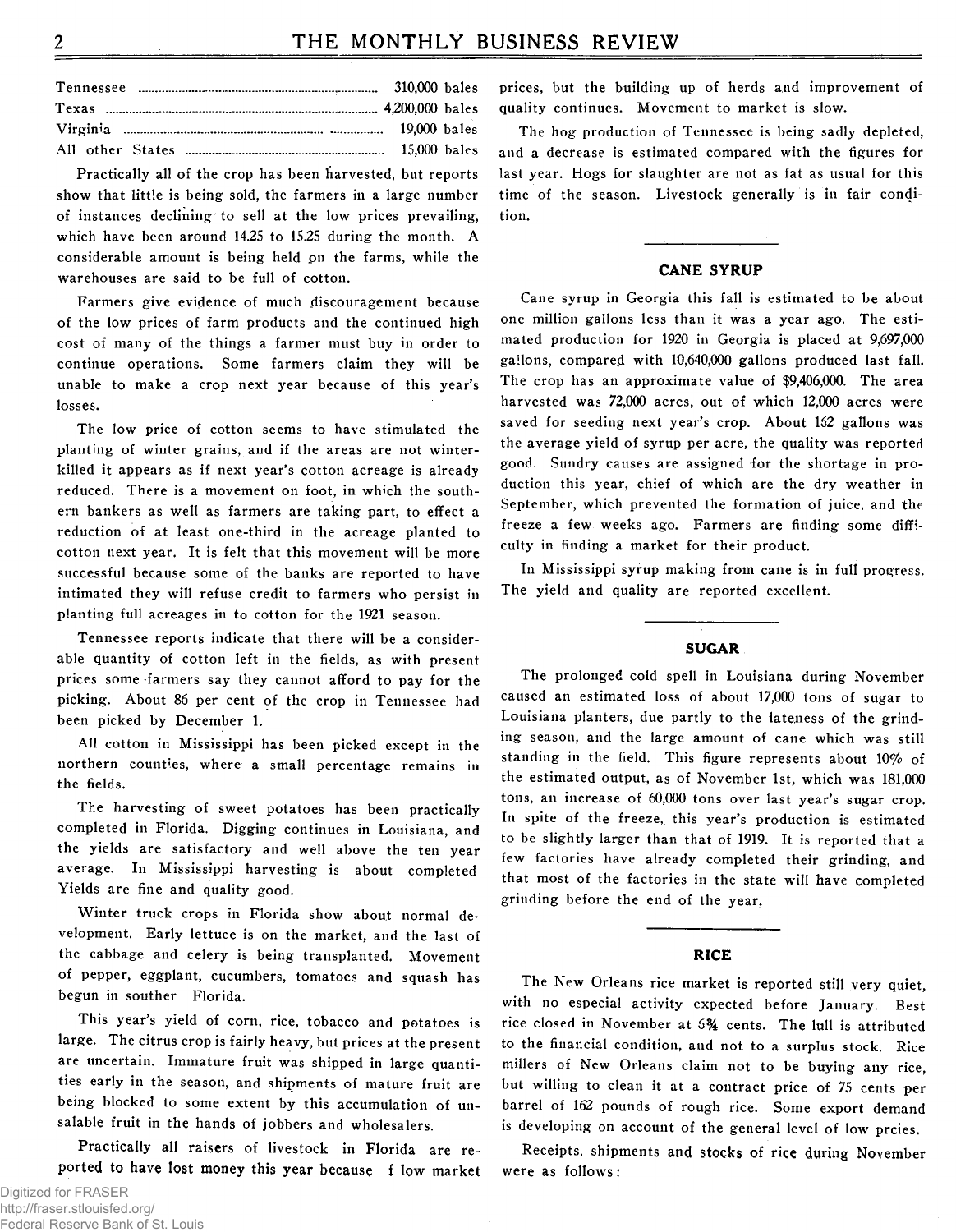## **ROUGH RICE (Sacks)**

|  | November 1920 November 1919 |
|--|-----------------------------|
|  | 153.265                     |
|  | 141.412                     |
|  | 51.586                      |

## **CLEAN RICE (Pockets)**

|               | November 1920 November 1919 |
|---------------|-----------------------------|
|               | 343832                      |
|               | 466,550                     |
| <b>Stocks</b> | 295,893                     |

## **ROUGH RICE (Pockets) SEASON**

|                  | Season 1920 | Season 1919 |
|------------------|-------------|-------------|
| Receipts         |             | 2,250,166   |
| <b>Shipments</b> |             | 1,705,199   |

**Rice sales for the month of October 1920 amounted to 963,263 pockets, which compares favorably with the sales during October 1919, which were 1,007,587 pockets.**

## **IMPORTS AND EXPORTS—NEW ORLEANS**

**Imports through the port of New Orleans for the month of October showed a decrease of more than a million dollars in value, although the volume was greater than for October 1919. Following is a l\*st of the items showing the amount and value, for October 1920:**

| Commodity | Amount      |                | Value           |
|-----------|-------------|----------------|-----------------|
|           |             |                | \$693,361,00    |
|           | 25,393 tons |                | 1,231,980.00    |
|           |             |                | 5,429,616.00    |
|           | 7,508 tons  |                | 832,719.00      |
|           |             |                | 696,654.00      |
|           |             |                | 581,493.00      |
|           |             | 851 tons       | 150,170.00      |
|           |             |                | 1,156,213.00    |
|           |             |                | 258,530.00      |
|           |             |                | 166,693.00      |
|           |             | 562,940 pounds | 59,547.00       |
|           |             |                | .155.896.00     |
|           |             |                | \$12,201,083.00 |

**The following table shows comparative figures for im**ports at New Orleans for October of the years shown:

**The jam on the Havana docks remains unabated, and the**

**Cuban moratorium has been extended, owing to the unchanged financial situation.**

**The organization of the Federal International Banking Company, referred to in last month's review, has taken definite shape during the past month, and it is expected the deta;ls will be worked out in the very near future and that the Company will begin functioning at a very early time. While the main purpose of the undertaking is to facilitate the financing of cotton exports, other products of the Southern States will be handled.**

## **LUMBER**

**A noticeable improvement in demand for Southern Pine has taken place in the southeast; business is slightly in excess of the early fall volume, and there are indications that the gain will become progressively heavier.**

**General reports indicate that the number of mills which have voluntarily closed down, or made drastic reductions in output, is being steadily increased, while many others are in a state of enforced idleness by the weak demand Despite the many curtailments and suspensions, production remains above the level of orders, though this surplus output is insufficient to produce an accumulation of lumber.**

**Reports from southern Alabam are indicative of general improvement in the trade. Prices have advanced somewhat, and lumbermen are finding a better market for their products. Many mills in that section which have been idle are reported to have resumed operations, although quite a number are still idle. Building campaigns have been inaugurated in many cities and towns, and the market is said to have assumed a more settled tone.**

**Savannah reports are also optimistic in their nature, and show that prices of Southern Pine in that market have strengthened, and that demand is greater than for tfie last two or three months. The price of Cypress in the Savannah market has never dropped a great deal. Conditions are fair, and the demand is good and steadily growing better. The demand for hardwoods is increasing, with fair prices.**

**The recent car shortage appears from all reports to have been entirely relieved, and cars are plentiful at the present. There is some fear on the part of dealers that the expected volume of orders may in the near future cause another congestion.**

**New Orleans reports are not so bright. The market appears to have run into a before-the-holiday lull, with more mills closing down. This condition is expected to continue until after the holidays.**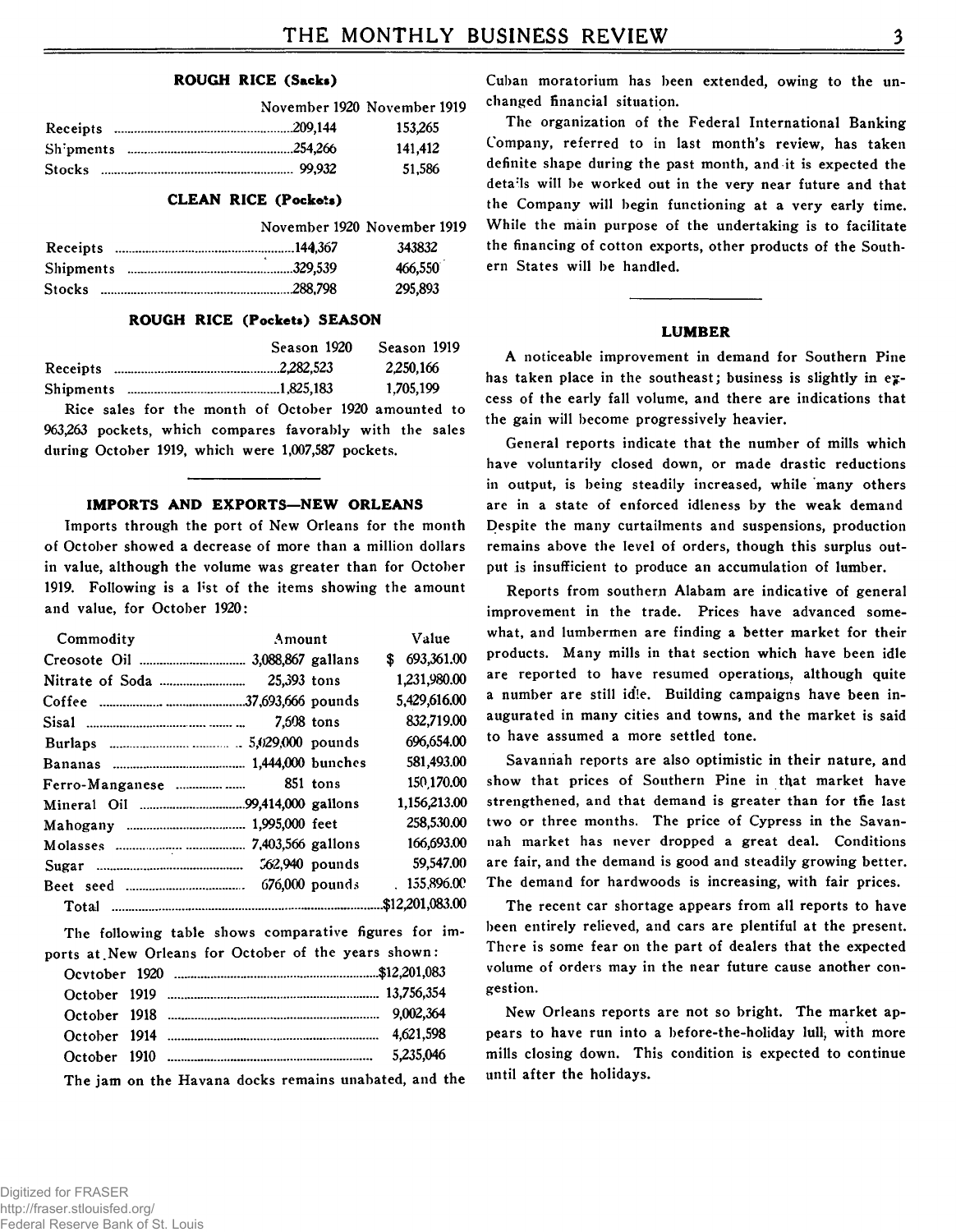## COAL, IRON AND STEEL

Coal production in Alabama, despite the miner's strike has continued to improve. Supplies of steam coal are plentiful, and the supply of domestic coal is approaching the demand.

There is quite a slump in the coke market, but production remains steady. Some of the larger iron-manufacturing concerns, making their own coke, have a good supply on hand, accumulated largely during the summer in anticipation of an emergency. No inqiury for coke is reported by independent concerns, and few sales are recorded. The by-product coke oven plants in the district are active. Quotations show some weakness, furnace coke being quoted around \$9 to \$10, and foundry coke at \$12.50. Local consumption is far below the levels of two or three months ago.

Lower prices of pig-iron have not induced any great amount of business with the southern manufacturers and there has been further reduction in production. The piles of pig-iron in Alabama furnace vards have increased, and an estimate is that the total accumulated stock is now around 100,000 tons. Inquiries are lacking and no predictions are being made as to when recovery will set in. Estimates as to the November production of pig-iron in Alabama indicate that a falling off will be shown in comparison with the October figure, which was 196,669 tons.

Shipments of pig-iron from the Birmingham district are not only in small lots, but are slow. Home consumption is steadily declining.

The cast-iron pipe plant operations are not more than 35 per cent of capacity. The sanitary-pipe plant operations the hardly that much.

The scrap-iron and steel market is still quiet. Old contracts are still being delivered on, though unfilled tonnag is nearing the end. Quotations are weaker and merely nominal.

## LABOR.

A controversy is reported through the press between the employers of printers, in Atlanta, and the unions, on a proposed reduction from 48 hours a week to 44 hours a week.

Master Builders of the city have announced a new wage scale for all classes of workers effective January 1st. Under the new scale carpenters will receive 70 cents an hour instead of 85 to 90 cents, as at present; plasterers and cement finishers will receive 90 cents an hour in place of \$1.25 to  $$1.40$ ; painters will receive 60 cents an hour in place of  $$1.00$ . and common labor is to be paid 30 cents an hour in place of 45 to 50 cents. The wgaes outlined are said to be at least double those paid before 1916.

The strike in the Alabama coal mines is still on, but appears to have little effect on coal production which has increased to a point almost normal.

Most of the cotton mills in the district have curtailed operations; some few have closed down, while a majority are operating on short time. Most of them have reduced wages to some extent. In Columbus, Athens and West Point curtailments have been made, and there is reported some slight unemployment incident to the shortened hours and the shutting off of night runs. Manufactories other than textiles are not reported operating on short time.

In Florida there is some unemployment reported as a result of the shutting down of some saw mills and the short time operations of others, and the prevailing quiet in Naval Stores.

Nashville reports are to the effect that manufacturers, with few exceptions, are operating on full time with very little unemployment.

#### **NAVAL STORES.**

Quiet has prevailed in Naval Stores for several weeks, sales being practically at a standstill, and present prices being reported less than production costs.

There is some little movement, which, though steady, is of moderate proportions, into domestic channels of consumption, but buyers to as great an extent as possible continue to hold off in order to determine what course prices will take.

## CONDITION OF WHOLESALE TRADE DURING OCTOBER, 1920 In Federal Reserve District No. 6

1—(a) Percentage of increase (or decrease) in net sales  $1-(b)$  Percentage of increase (or decrease) in net sales for November, 1920, over previous month: for November, 1920, over same month last year:

Groceries Drygoods H ardw are Shoes Groceries D rygoods H ard w are Shoes A tlan ta ................... 21.1\* 9.1 24.5\* 38.1\* A tlan ta .................. 21.5\* 70.9\* 58.4\* 55.2\* A ugusta ............... . 21.0\* ...... A ugusta ............... . 58.8\* ...... ...... 13.2\* 2.9\* 29.7\* ...... Birmingham ............... 27.9\* 7.7\* 33.7\* 22.9\*<br>2.4\* 19.3\* 12.4\* 48.8\* Iacksonville ............. 7.4\* 41.0\* 21.5\* 68.3\* Jacksonville .......... 7.4\* 19.3\* 12.4\* 48.8\* Jacksonville . ... 7.4\* 41.0\* 21.5\* 68.3\* Meridian .................... 3.9\* ....... ....... ....... Meridian ..................... 21.1\* .......<br>Nashville .................... 23.3\* 9.2\* 10.4\* 15.7\* Nashville .................... 25.4\* 48.8\* ...... ...... 9.2\* 10.4\* 15.7\* Nashville ................... 25.4\* 48.8\* 11.4\* 22.8\*<br>18.7\* 22.2\* 23.3 New Orleans ............ 9.6\* 92.8\* 19.1\* 31.8\* New Orleans ............ 11.0\* 18.7\* 22.2\* 23.3 New Orleans ............ 9.6\* 92.8\* 19.1\*<br>Tampa ............................ 2.0\* 4.3\* 0.9\* ......\* Tampa ........................ 14.5\* 25.9\* 44.7\* .......\* Tampa .............................. 14.5\* ......  $\begin{array}{cccccccccc}\n\text{DISTRICT} & \text{AVE'GE} & 11.7* & 9.5* & 12.2* & 31.5* & \text{DISTRICT} & \text{AVE'GE} & 18.2* & 49.4* & 9.4* & 40.2* \n\end{array}$ Digitized for

http://fraser.stlouisfed.org/ Federal Reserve Bank of St. Louis

\*Indicates Decrease. —Indicates no report.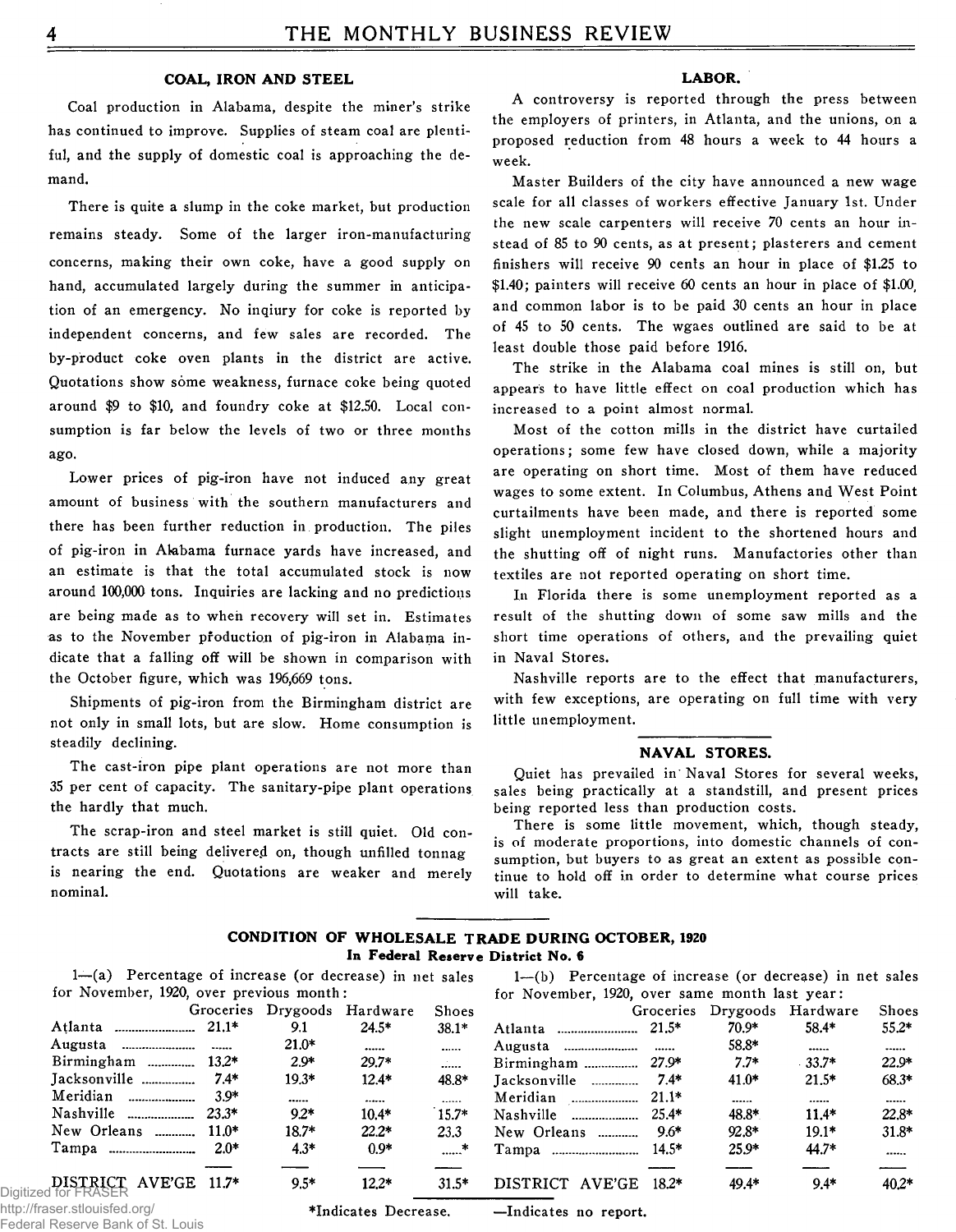## **CLEARINGS-NOVEMBER**

## FLORIDA:

| 8<br>GEORGIA:                        | 919                    | 自言  | $A \cap$ | Jacksonville<br>---------------------- | 1920<br>49,422,968 | 1919<br>39,574,361 | ウ<br>24.8 | ent<br>sse<br>និង<br><b>D</b> ec |
|--------------------------------------|------------------------|-----|----------|----------------------------------------|--------------------|--------------------|-----------|----------------------------------|
| Atlanta                              | \$360,028,311          |     | 32.1     | Pensacola                              | 8,459,925          |                    |           |                                  |
|                                      |                        |     |          |                                        |                    | 9,832,280          |           | 139                              |
| 12,981,078                           | 32,022,698             |     | 59.4     |                                        | 9,435.195          | 7,874,784          | 19.8      |                                  |
| Columbus                             | 4.200.566<br>6,155,939 | .   | 31.7     | LOUISIANA:                             |                    |                    |           |                                  |
| 21,505,060                           | 38,786,641             |     | 44.5     | New Orleans  255,114,529               |                    | 331, 342, 771      |           | <b>23.0</b>                      |
| Savannah                             | 60.836.924             | .   | 40.8     | MISSISSIPPI:                           |                    |                    |           |                                  |
|                                      |                        |     |          | Vicksburg<br>                          | 1.733.340          | 2.680.041          | .         | 35.3                             |
| ALABAMA:                             |                        |     |          | TENNESSEE:                             |                    |                    |           |                                  |
| Birmingham<br>85,111,169<br>$\ldots$ | 77,729,050             | 9.5 |          | Chattanooga<br>                        | 31,125,769         | 32,493,547         | --------  | 4.2                              |
|                                      | 9,839,255<br>9,701,321 | 1.4 |          | Knoxville<br>                          | 13.717.083         | 13,314,004         | 3.0       |                                  |
| Montgomery                           | 7,195,625<br>9,746,094 |     | 26.2     | Nashville<br>                          | 92.132.462         | 95,515,776         |           | 3.5                              |

## CONDITION OF RETAIL TRADE DURING NOVEMBER, 1920

## In Federal Reserve District No. 6

Percentage of Increase (or Decrease)

|                 |           | $\left(1\right)$<br>Comparison of net sales<br>with those of correspond-<br>ing period last year | (2)<br>Stocks at end of<br>month compared<br>with |                    | (3)<br>Percentage of aver-<br>age stocks at end of                                  | (4)<br>Percentage of<br>outstanding or-<br>ders at end of                       |
|-----------------|-----------|--------------------------------------------------------------------------------------------------|---------------------------------------------------|--------------------|-------------------------------------------------------------------------------------|---------------------------------------------------------------------------------|
|                 | A<br>Nov. | B<br>July to date                                                                                | Same Month<br>Last Year                           | B<br>Last<br>Month | each month July 1<br>to Nov. 30, to aver-<br>age monthly sales<br>over same period. | month<br>$\mathbf{to}$<br>total<br>purchases during<br>calendar<br>year<br>1919 |
| Atlanta         | $-7.4$    | 7.8                                                                                              | 9.8                                               | $-4.3*$            | $546.5*$                                                                            | 5.7                                                                             |
| New Orleans     | 26.4      | 24.9                                                                                             | 21.0                                              | $-7.9$             | 368.6**                                                                             | $7.7**$                                                                         |
| Birmingham      | 12.2      | 25.1                                                                                             | $16.9*$                                           | $-4.8*$            | $365.3*$                                                                            | $2.3*$                                                                          |
| Jacksonville    | $-2.0$    | 11.3                                                                                             | $-1.6$                                            | $-4.4$             | 260.1                                                                               |                                                                                 |
| Nashville       | 10.1      | 11.3                                                                                             | 13.5                                              | $-6.3$             | 340.8*                                                                              | $1.6*$                                                                          |
| <b>DISTRICT</b> |           | 18.8                                                                                             | 16.3                                              | $-6.7$             | 430.1                                                                               | 5.8                                                                             |
| Decrease        |           |                                                                                                  |                                                   |                    |                                                                                     |                                                                                 |

## DEBITS TO INDIVIDUAL ACCOUNT AT CLEARING **BANKS, SIXTH FEDERAL RESERVE DISTRICT**

| (In Thousands of Dollars) |  |             |                                         |
|---------------------------|--|-------------|-----------------------------------------|
|                           |  | Week Ending |                                         |
|                           |  |             | Dec. 1, 1920 Nov. 24, 1920 Dec. 3, 1919 |

|                                                                        |        | \$26,790 | \$34,980 |
|------------------------------------------------------------------------|--------|----------|----------|
|                                                                        | 6.279  | 7,459    | 11,883   |
|                                                                        | 17,391 | 17,771   | 15,297   |
|                                                                        | 9.458  | 10,784   | 12,436   |
|                                                                        | 11,044 | 11,078   | 12,867   |
|                                                                        | 8.795  | 8.090    | 7.141    |
|                                                                        | 4.041  | 4.643    | 2.977    |
|                                                                        | 7.950  | 6,802    | 9.134    |
|                                                                        | 3.950  | $-3.846$ | 6,018    |
|                                                                        | 21,207 | 22,973   | 23.116   |
| Digitized for FOASER<br>http://fraeor.stloughod.org/~~~~~~~~~~~~~~~~~~ | 79.878 | 77.649   | 96.611   |

| ittp://ildsei.stiouisieu.org/ |  |  |  |  |  |  |                               |  |
|-------------------------------|--|--|--|--|--|--|-------------------------------|--|
|                               |  |  |  |  |  |  | Tadasal Daagmuu Dambaf Of Ita |  |

Federal Reserve Bank of St. Louis

| Pensacola | 1.664<br>13.924 | 1,839           | 2,166           |
|-----------|-----------------|-----------------|-----------------|
|           | 5.652           | 15,767<br>6,682 | 23,874<br>6.442 |
|           | 1.870           | 1.546           | 2.407           |
|           |                 |                 |                 |
|           | \$216,630       | \$223,719       | \$272,349       |

## **BUILDING OPERATIONS-NOVEMBER**

|                                          | Repairs and |                                 |                | New                 |         | Per Per |
|------------------------------------------|-------------|---------------------------------|----------------|---------------------|---------|---------|
|                                          |             | Alterations Buildings Cent Cent |                |                     |         |         |
| ALABAMA:                                 |             | No. Value                       |                | No. Value Inc. Dec. |         |         |
| Anniston  14 \$ 6,000 9 \$ 80,000 365.5  |             |                                 |                |                     |         |         |
| Birmingham  252 92,690 102 278,323  31.3 |             |                                 |                |                     |         |         |
|                                          |             |                                 |                | $3.775$ 4 $9.900$   |         |         |
| Montgomery  83                           |             | 20.319 13                       |                |                     | $7,680$ |         |
|                                          |             | 3.731                           | $\blacksquare$ | 1.200               |         |         |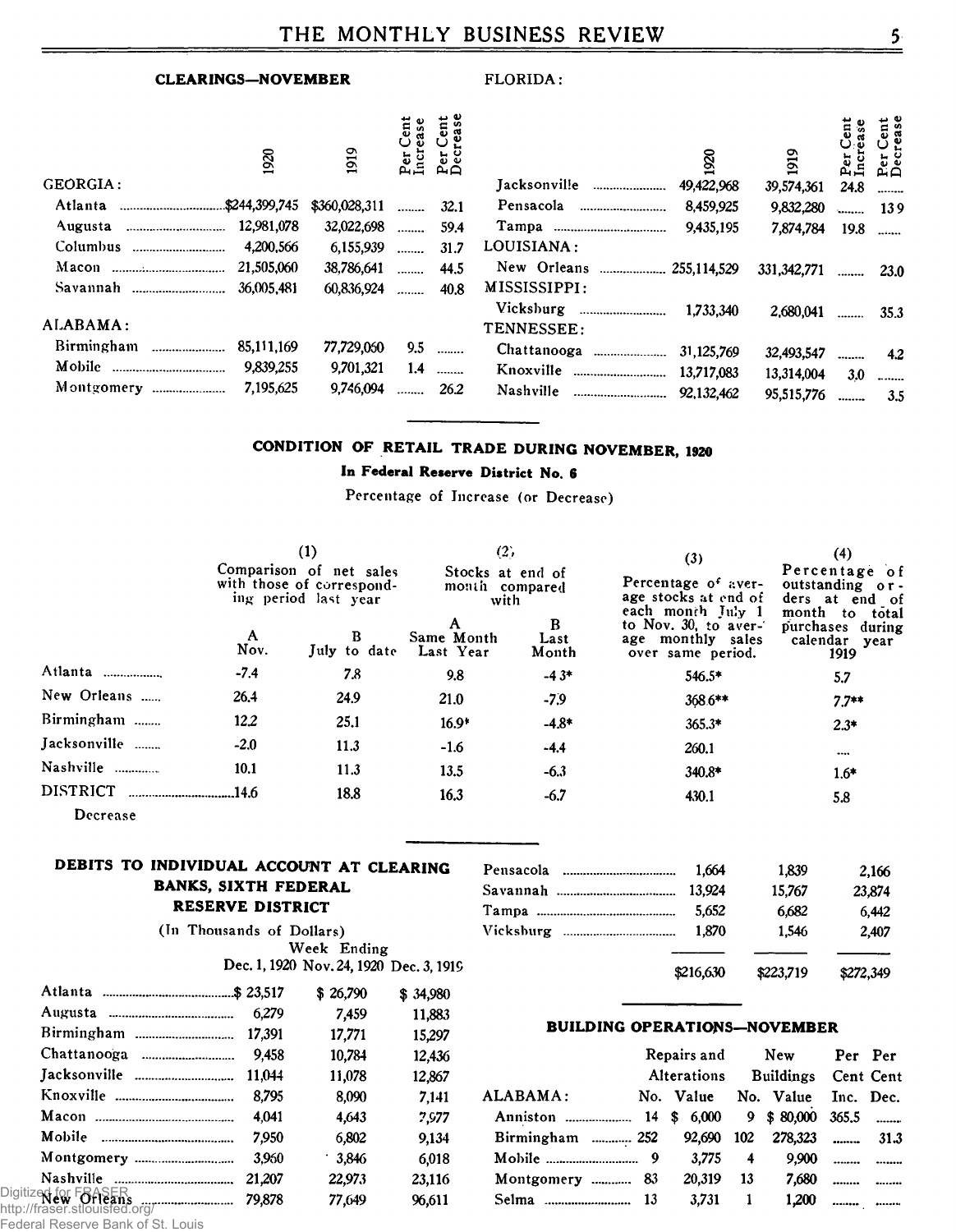| FLORIDA:           |         |                  |         |          |            |
|--------------------|---------|------------------|---------|----------|------------|
| Jacksonville  171  | 40,560  | 40               | 166,050 | .        | 11.6       |
|                    | 13,068  | 80               | 194,640 | 140.5    | .          |
| Pensacola  67      | 13,929  | $\overline{7}$   | 21,535  | .        | 1.1.1.1.1  |
| Татра  43          | 20,581  | 44               | 207,490 |          | 28.3       |
| West Palm Beach 16 | 16,010  | 55               | 82,660  | .        | $\cdots$ . |
| GEORGIA:           |         |                  |         |          |            |
| Atlanta  140       | 146,805 | 34               | 218,160 | $\cdots$ | 35.9       |
| Augusta  120       | 19,113  | 15               | 47,100  | $\cdots$ | 33.3       |
|                    | 900     | $\boldsymbol{2}$ | 700     | .        | 88.7       |
|                    | .       | 5                | 319,200 | 256.0    | .          |
|                    | 78,290  | 8                | 68,475  | .        | 34.3       |
| Savannah  10       | 12,900  | 32               | 143,925 | .        | 16.5       |
|                    | 10      | 3                | 1,565   | .        | 73.3       |
| LOUISIANA:         |         |                  |         |          |            |
| New Orleans  29    | 51,595  | 71               | 846.884 | 135.9    | $\ldots$   |
| Alexandria<br>46   | 18,598  | 12               | 12,125  | $\ldots$ | $\ldots$   |
| MISSISSIPPI:       |         |                  |         |          |            |
|                    | $1,475$ |                  | .       |          |            |
| TENNESSEE:         |         |                  |         |          |            |
| Johnson City  0    |         | $0\quad 7$       | 14.900  | 15.9     | .          |
|                    |         |                  | 52,500  |          | 55.6       |
| Nashville  187     | 21,744  | 24               | .59,025 | 0.3      | .          |
|                    |         |                  |         |          |            |

| RECEIPTS-Interior Towns:                   |         |         |         |
|--------------------------------------------|---------|---------|---------|
|                                            | 29,572  | 19,666  | 39,905  |
|                                            | 67,827  | 78,844  | 89,915  |
| Canton<br>$\cdots$                         | 6,309   | .       | 5,164   |
|                                            | 4,591   |         | 1,589   |
|                                            | 6,723   | 9,410   | 45,302  |
| Montgomery                                 | 12,888  | 17,859  | 15,531  |
|                                            | 6,492   | 2,452   | 10,771  |
| SHIPMENTS-Ports:                           |         |         |         |
| New Orleans                                | 153.666 | 90,031  | 181,214 |
| Mobile<br>                                 | 11,853  | 4,683   | 70,193  |
|                                            | 54,930  | 102,388 | 179,314 |
| SHIPMENTS-Interior Towns:                  |         |         |         |
|                                            | 21,696  | 11,025  | 33,459  |
|                                            | 25,590  | 23,531  | 66,571  |
|                                            | 2,800   |         | 5,356   |
|                                            | 1,759   |         | 2,665   |
| Macon<br>--------------------------------- | 4,301   | 5,145   | 42,382  |
| Montgomery                                 | 4,103   | 6,530   | 16,734  |
|                                            | 976     | 308     | 4.910   |
| STOCKS-Ports:                              |         |         |         |
| New Orleans                                | 413,201 | 285,212 | 416,562 |
|                                            | 15,003  | 5,978   | 33,897  |
|                                            | 160,770 | 109,811 | 367,111 |
| STOCKS-Interior Towns:                     |         |         |         |
|                                            | 27,710  | 20,107  | 42,350  |
|                                            | 142,677 | 110,338 | 66,571  |
|                                            | 11,063  |         | 8,296   |
|                                            | 10,572  |         | 11,030  |
|                                            | 17,151  | 14,730  | 57,881  |
| Montgomery                                 | 30,947  | 22,162  | 22,522  |
|                                            | 11,010  | 7,638   | 8,052   |
|                                            |         |         |         |

## MOVEMENT OF COTTON

|                 | Nov., 1920 | Oct., 1920 | Nov., 1919 |
|-----------------|------------|------------|------------|
| RECEIPTS-Ports: |            |            |            |
|                 |            | 169,754    | 208.842    |
|                 | 21.029     | 8.372      | 84.477     |
|                 | 105.889    | 110,392    | 218,655    |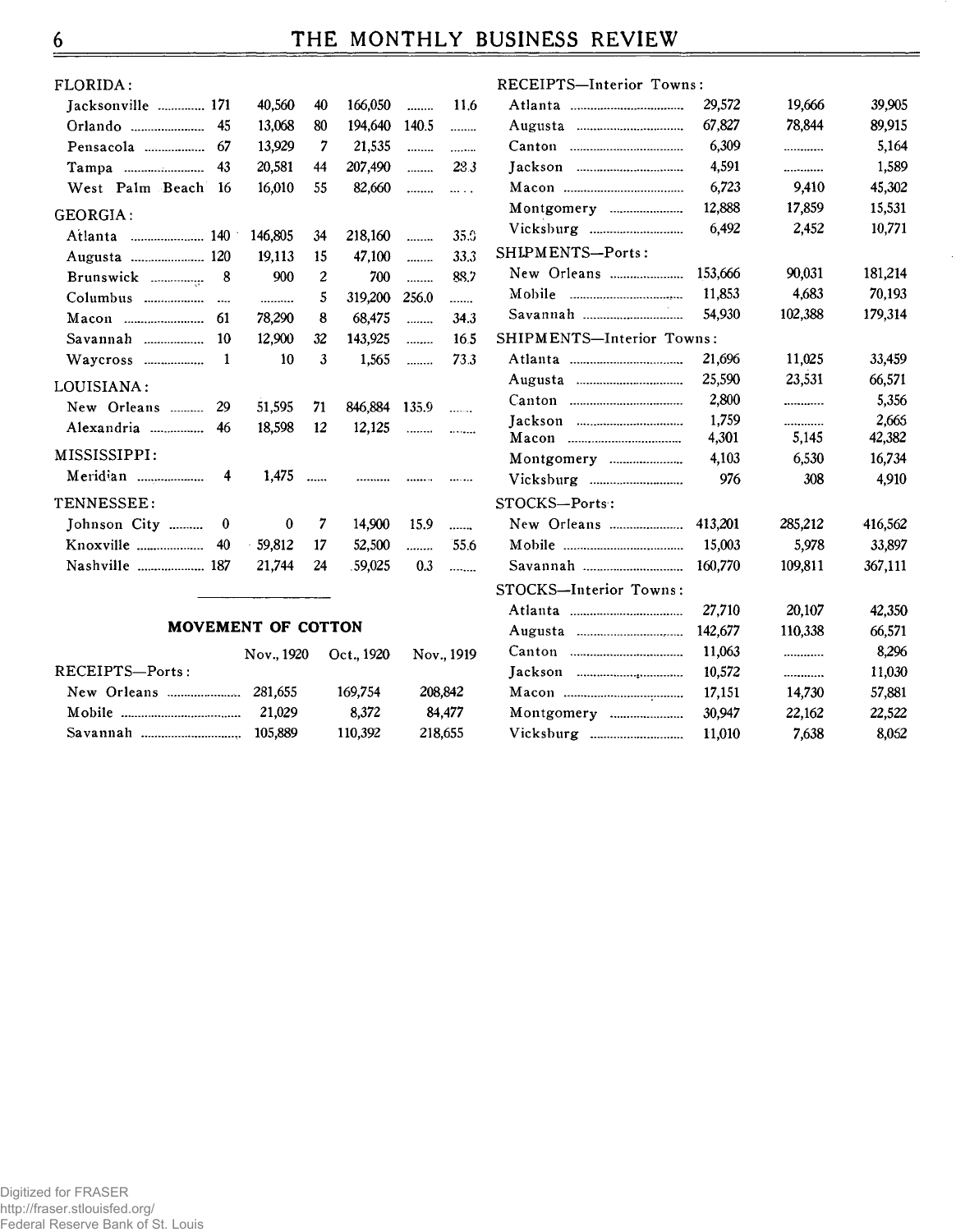## REPORT ON COTTON GINNING

Number of bales of cotton ginned from the growth of 1920 prior to December, 1, 1920, and comparative statistics to the corresponding date of 1919 and 1918; crops of 1919 and 1918, and the per cent of the crop of each year ginned prior to December 1.

## **RUNNING BALES**

(Counting round bales as half bales and excluding linters.)

| <b>STATE</b> | GINNED PRIOR TO<br>DEC. 1. |           |           | CROP       | Per Cent<br>of Crop<br>Ginned<br>Prior<br>to Dec. 1 |      |      |
|--------------|----------------------------|-----------|-----------|------------|-----------------------------------------------------|------|------|
|              | 1920                       | 1919      | 1918      | $-1919$    | 1918                                                | 1919 | 1918 |
|              | 10,144,921                 | 8,844,368 | 9,571,414 | 11,325,532 | 11,906,480                                          | 78.1 | 804  |
| Alabama      | 570,992                    | 632,287   | 682,534   | 716,655    | 789,265                                             | 88.2 | 86.5 |
| Arizona      | 57,286                     | 35,415    | 18.845    | 58,472     | 54.215                                              | 60.6 | 34.8 |
| Arkansas     | 812.912                    | 605,789   | 721,431   | 867,177    | 957,118                                             | 69.9 | 75.4 |
| California   | 32,709                     | 28,426    | 32,276    | 59,082     | 71,479                                              | 48.1 | 45.2 |
| Florida      | 16.063                     | 15,779    | 21,465    | 17,317     | 34.951                                              | 91.1 | 61.4 |
| Georgia      | 1,261,326                  | 1.556,137 | 1,765,950 | 1,578,758  | 2,117,860                                           | 92.7 | 83.4 |
|              | 331,041                    | 260,451   | 461,130   | 303,035    | 582,698                                             | 85.9 | 79.1 |
|              | 730.571                    | 742,514   | 893,757   | 950.907    | 1,193,122                                           | 76.2 | 74.9 |
|              | 44.141                     | 39,980    | 40.677    | 62,677     | 59.797                                              | 63.8 | 68.0 |
|              | 611,103                    | 594,640   | 648,921   | 857.253    | 919,338                                             | 86.0 | 70.6 |
|              | 768,712                    | 635.378   | 474.747   | 1,002,178  | 585,149                                             | 63.4 | 81.1 |
|              | 1,259,029                  | 1.298,080 | 1,241,656 | 1,462,277  | 1,581,726                                           | 888  | 78.5 |
|              | 209,741                    | 197,094   | 223,944   | 301,408    | 317.962                                             | 65.4 | 704  |
| Texas        | 3,423,111                  | 2,099,752 | 2.325,701 | 2,960,335  | 2,610,337                                           | 70.0 | 89.1 |
| Virginia     | 9,842                      | 17,332    | 15,112    | 23,076     | 25,235                                              | 75.1 | 59.9 |
|              | 6,342                      | 3.314     | 3,268     | 4,935      | 6.223                                               | 67.2 | 52.5 |

The statistics in this report include 191,687 round bales for 1920; 99,668 for 1919; and 132,662 for 1918. Included in the above are 48,268 bales of American Egyptian for 1920; 23,725 for 1919; and 10,170 for 1918. The number of sea-island bales included is 1,111 for 1920; 5,362 for 1919; and 25,658 for 1918.

The statistics for 1920 in this report are subject to slight corrections. The corrected statistics of the quantity of cotton ginned this season prior to November 4, are 8,923,474 bales.

## Consumption, Stocks, Imports and Exports-United States.

Cotton consumed during the month of October, 1920, amounted to 399,837 bales. Cotton on hand in consuming establishments on October 31 was 943,851 bales, and in public storage and at compresses 4,167,992 bales. The number of active consuming cotton spindles for the month was 33,659,804. The total imports for the month of October, 1920, were 13,-825 bales, and the exports of domestic cotton, including linters, were 582,014 bales.

## **World Statistics**

The world's production of commercial cotton, exclusive of linters, grown in 1919 was approximately 19,620,000 bales of 500 pounds net, while consumption of cotton for year ending July 31, 1920, was approximately 18,451,000 bales of 500 pounds net. The total number of spinning cotton spindles, both active and idle, is about 154,600,000.